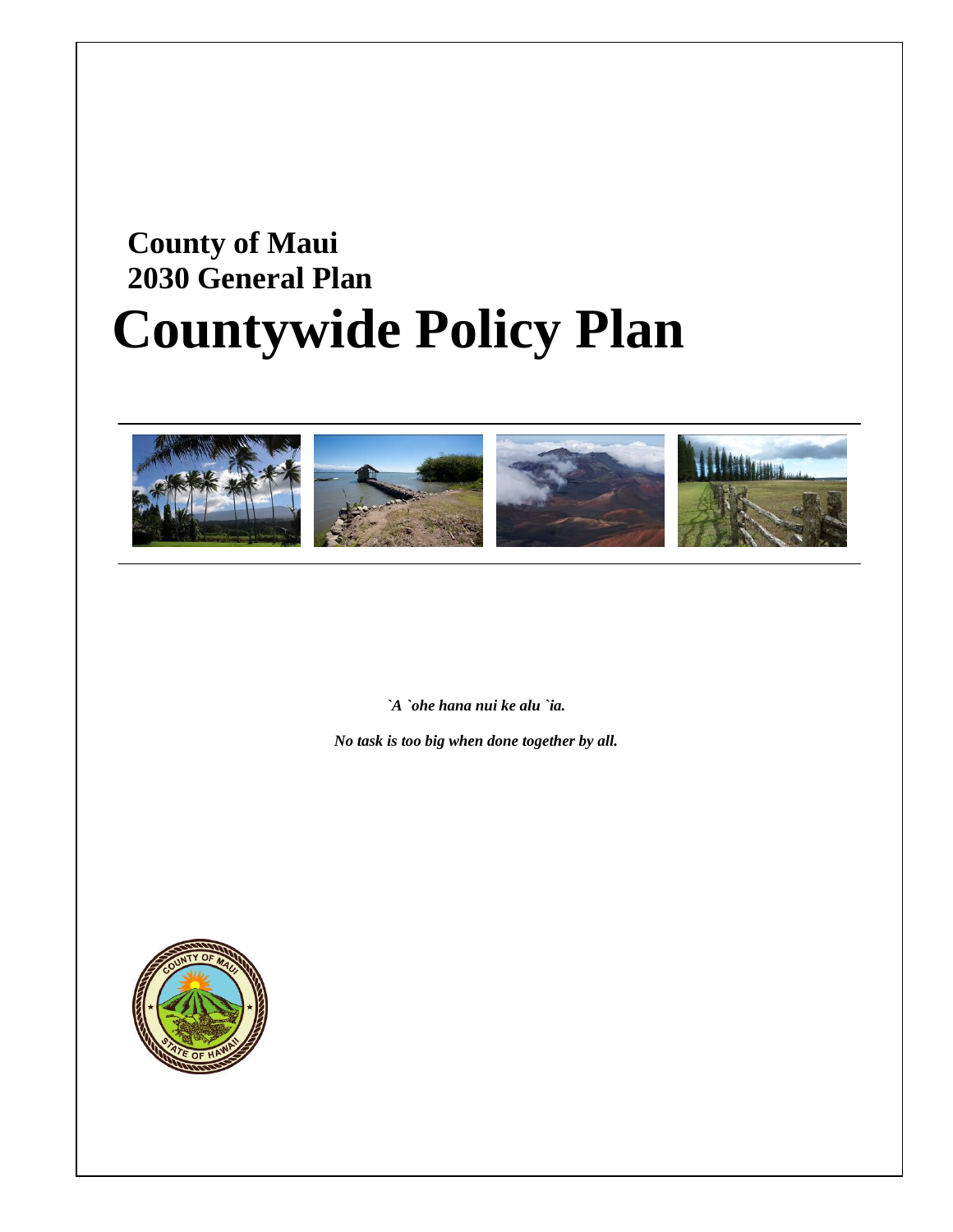# **County of Maui 2030 General Plan Countywide Policy Plan**



*`A `ohe hana nui ke alu `ia.* 

*No task is too big when done together by all.* 



**The Countywide Policy Plan was adopted by Ordinance No. 3732 (2010) and took effect on March 24, 2010. The Countywide Policy Plan contained herein reflects the version adopted by Ordinance 3732 (2010). Ordinance 3732 (2010) repealed Ordinance No. 2039, which took effect on September 27, 1991 and a subsequent amendment, Ordinance 2234, which took effect on April 23, 1993, both of which comprised the "1990 Update of the General Plan."**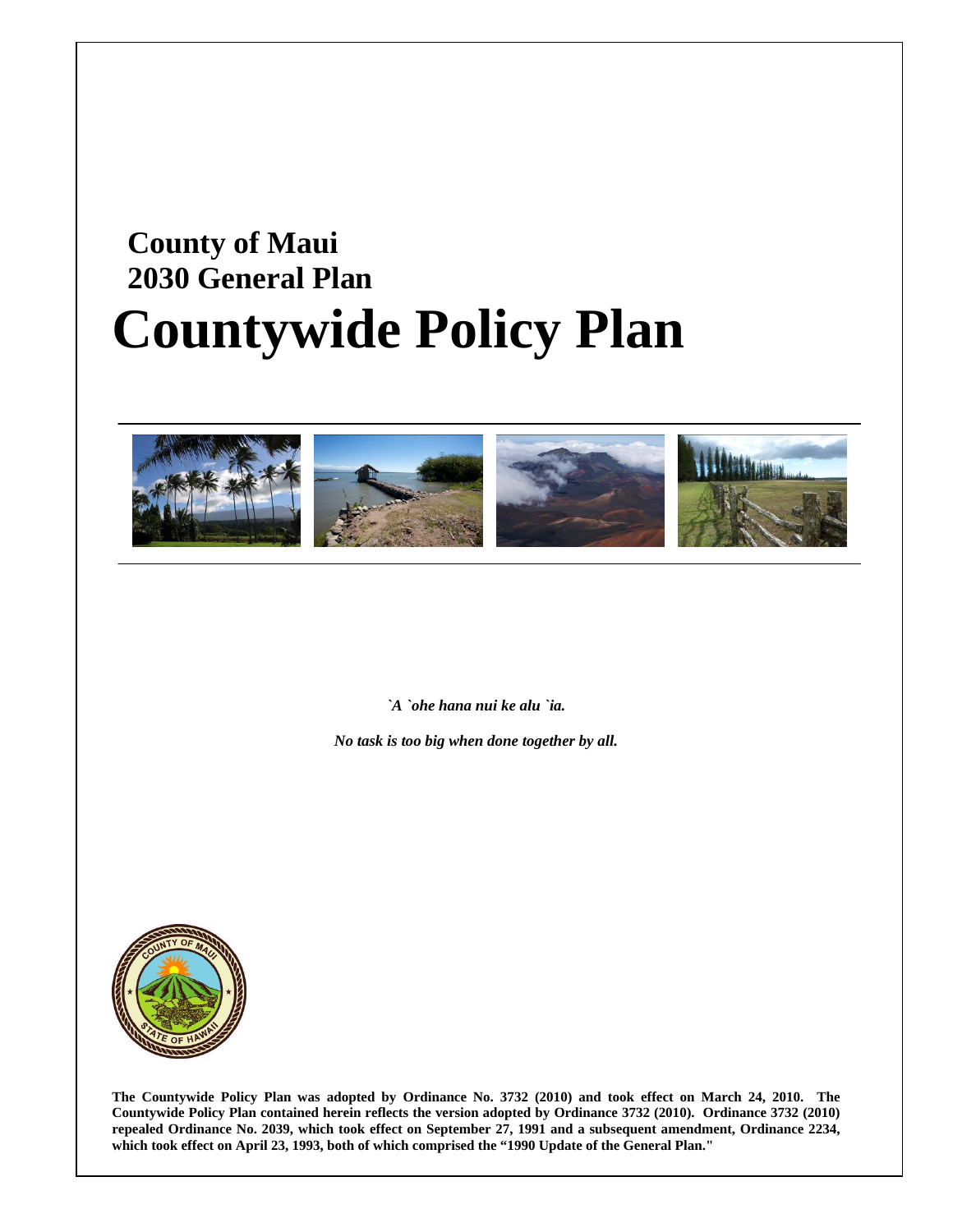### **VISION**

*Maui County will be an innovative model of sustainable island living and a place where every individual can grow to reach his or her potential.* 

*The needs of each individual, the needs of the whole community, and the needs of our natural and cultural assets will be brought into balance to reflect the high value we place on both our natural environment and our people.* 

*The education and health of our people will be fostered to ensure that the residents of these islands can, if they choose, spend their whole lives here – raising children, owning homes, enjoying rewarding jobs, and taking advantage of opportunities to contribute to this community and to be good stewards of our local treasures and resources.* 

*Maui County will be a leader in the creation of responsible, self-sufficient communities and environmentally sound economic development and land stewardship.* 

*That which makes Maui County unique in the world will be preserved, celebrated, and protected for generations to come.*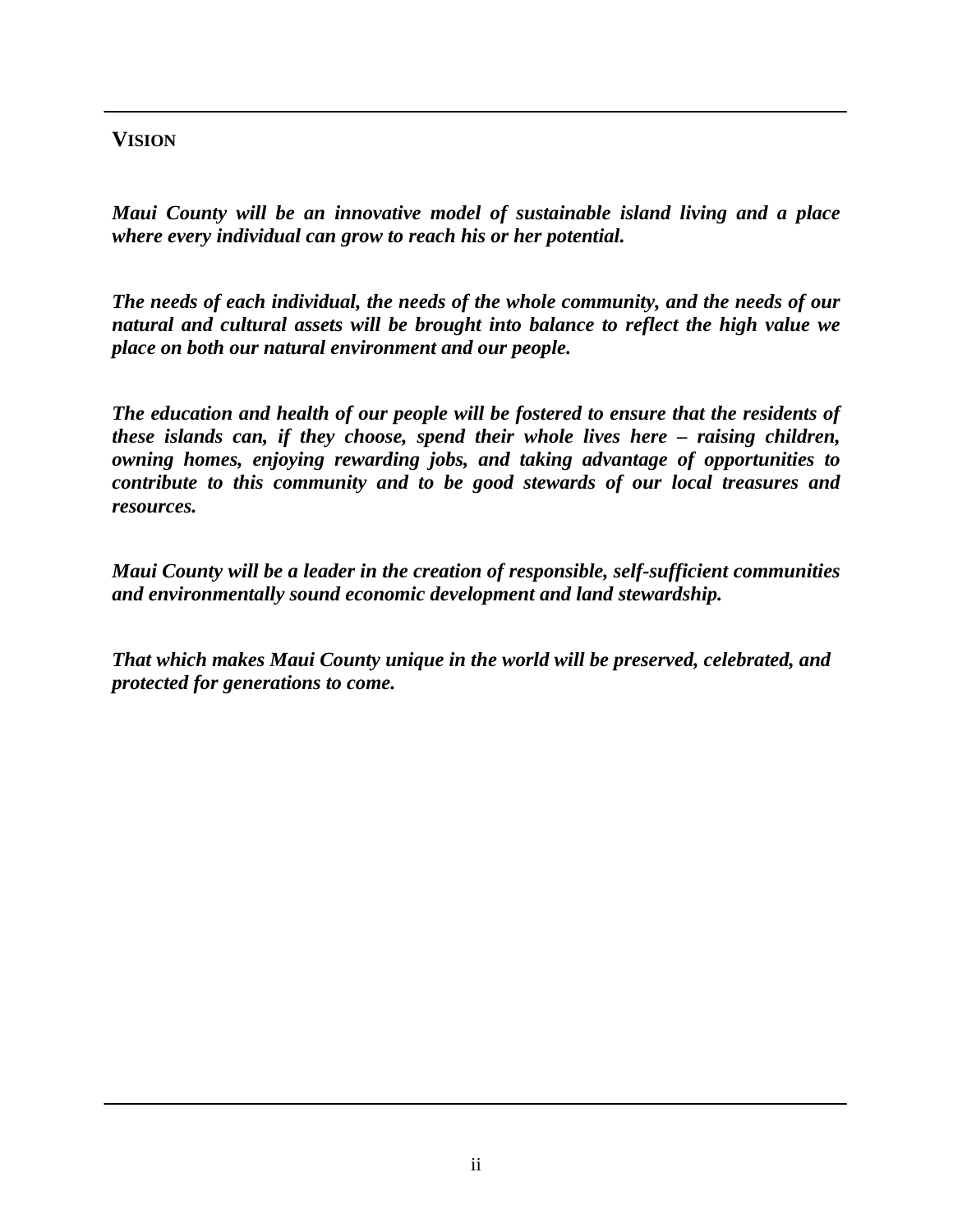#### **CORE PRINCIPLES**

To accomplish our vision, the people of our islands must foster and respect the Aloha Spirit. We must consider the future generations of Maui County and be true to these core principles:



- 1. *Excellence in the stewardship of the natural environment and cultural resources;*
- 2. *Compassion for and understanding of others;*
- 3. *Respect for diversity;*
- 4. *Engagement and empowerment of Maui County residents;*
- 5. *Honor for all cultural traditions and histories;*
- 6. *Consideration of the contributions of past generations as well as the needs of future generations;*
- 7. *Commitment to self-sufficiency;*
- 8. *Wisdom and balance in decision making;*
- 9. *Thoughtful, island-appropriate innovation; and*
- 10. *Nurturance of the health and well-being of our families and our communities.*

Cover photos from left to right: Keanae, Maui, Hawai`i. Keawanui fish pond, Moloka`i, Hawai`i. Haleakala, Maui, Hawai`i. Koele, Lana`i, Maui.

Page iii photos from left to right: Indigenous architecture, Lahaina, Maui, Hawai`i. Front Street, Lahaina, Maui, Hawai`i. Makawao, Maui, Hawai`i. Ulupalakua Ranch cowboys, Ulupalakua, Maui. Hawai`i. (Photo courtesy of Paul Gallagher.)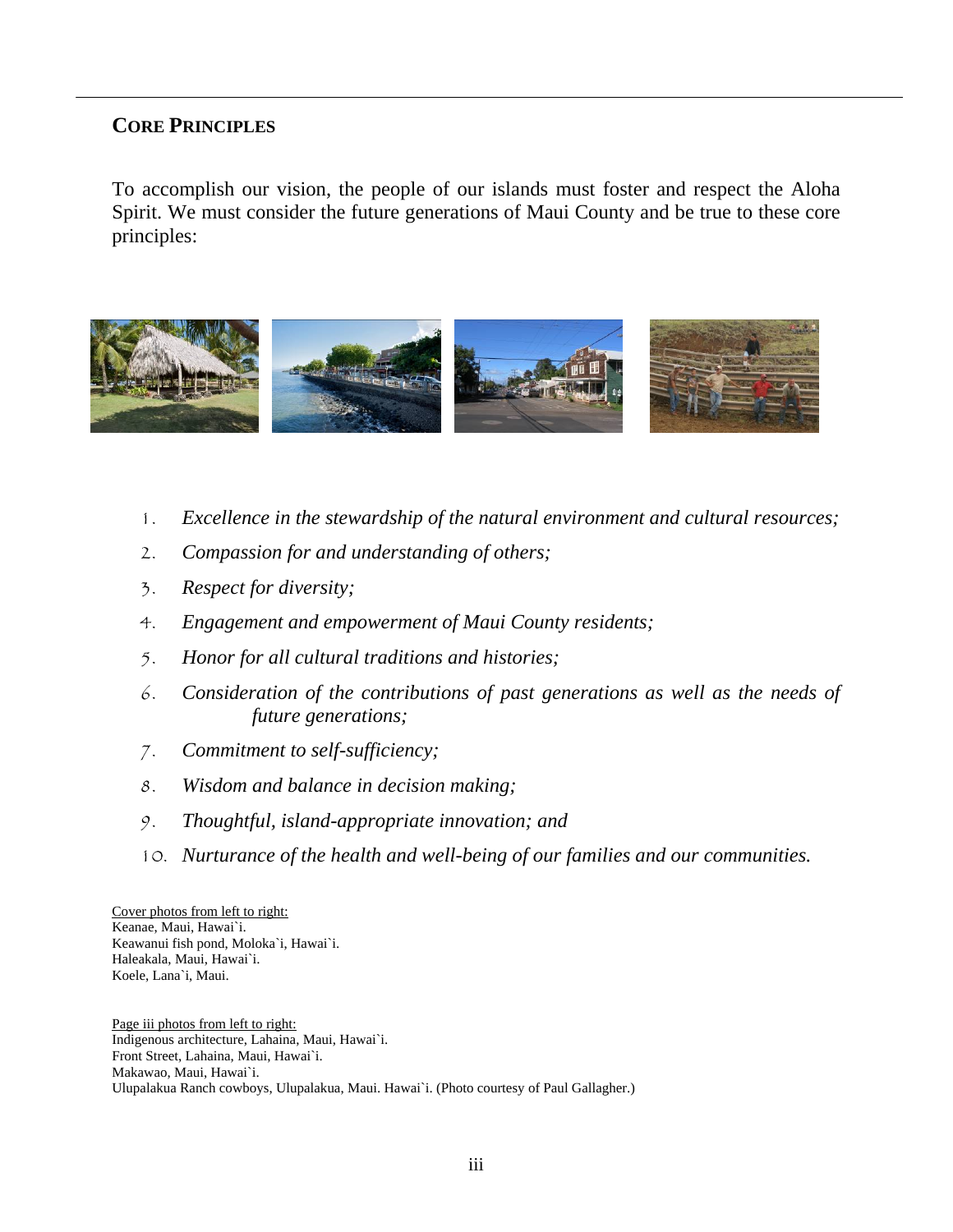#### ACKNOWLEDGMENTS

Charmaine Tavares, Mayor Sheri Morrison, Managing Director

#### **MAUI COUNTY COUNCIL**

| Council Chair -                        | Danny A. Mateo<br>Moloka`i                                       | Councilmember - | <b>Bill Kauakea Medeiros</b><br>East Maui (Hana-<br>Keanae-Kailua) |
|----------------------------------------|------------------------------------------------------------------|-----------------|--------------------------------------------------------------------|
| Council Vice-Chair - Michael J. Molina | Makawao-Ha`iku-<br>Pa ia                                         | Councilmember - | Wayne K. Nishiki<br>South Maui                                     |
| Councilmember -                        | Gladys Coelho Baisa<br>Upcountry (Pukalani-<br>Kula-`Ulupalakua) | Councilmember - | Joseph Pontanilla<br>Kahului                                       |
| Councilmember -                        | Jo Anne Johnson<br>West Maui                                     | Councilmember - | Michael P. Victorino<br>Wailuku-Waihe`e-<br>Waikapu                |
| Councilmember -                        | Sol P. Kaho`ohalahala                                            |                 |                                                                    |

#### **LANA`I GENERAL PLAN ADVISORY COMMITTEE**

Mae Ulep – Chair Frederick Sandi – Vice-Chair Kristi Alboro Pamela M. Alconcel Angel Allas Cindy Shin Aruzia

Lana`i

Lisa Marie Kaniho Ron K. McOmber Edith Mirafuentes Linda Kay Okamoto Fairfax (Pat) Addison Reilly Ricky Sanches

#### **MAUI GENERAL PLAN ADVISORY COMMITTEE**

Tom Cannon – Chair Dick Mayer – Vice-Chair Joe Bertram III Lesley A. Bruce John Arthur Blumer-Buell Thomas M. Cook Antoinette Lucienne deNaie Renee-May K. Filimoe`atu Lawrence Stanley Franco Lisa Hamilton Kennard Kaipo Kekona Carl Lindquist L. Douglas MacCluer

Hans Michel Susan A. Moikeha Wallette Garcia Pellegrino Vincent R. Hinano Rodrigues Warren S. Shibuya Jeanne Skog Warren A. Suzuki Frank W. Sylva Stacie Thorlakson Trevor Nobuo Tokishi Mercer "Chubby" Vicens Warren Kaoru Watanabe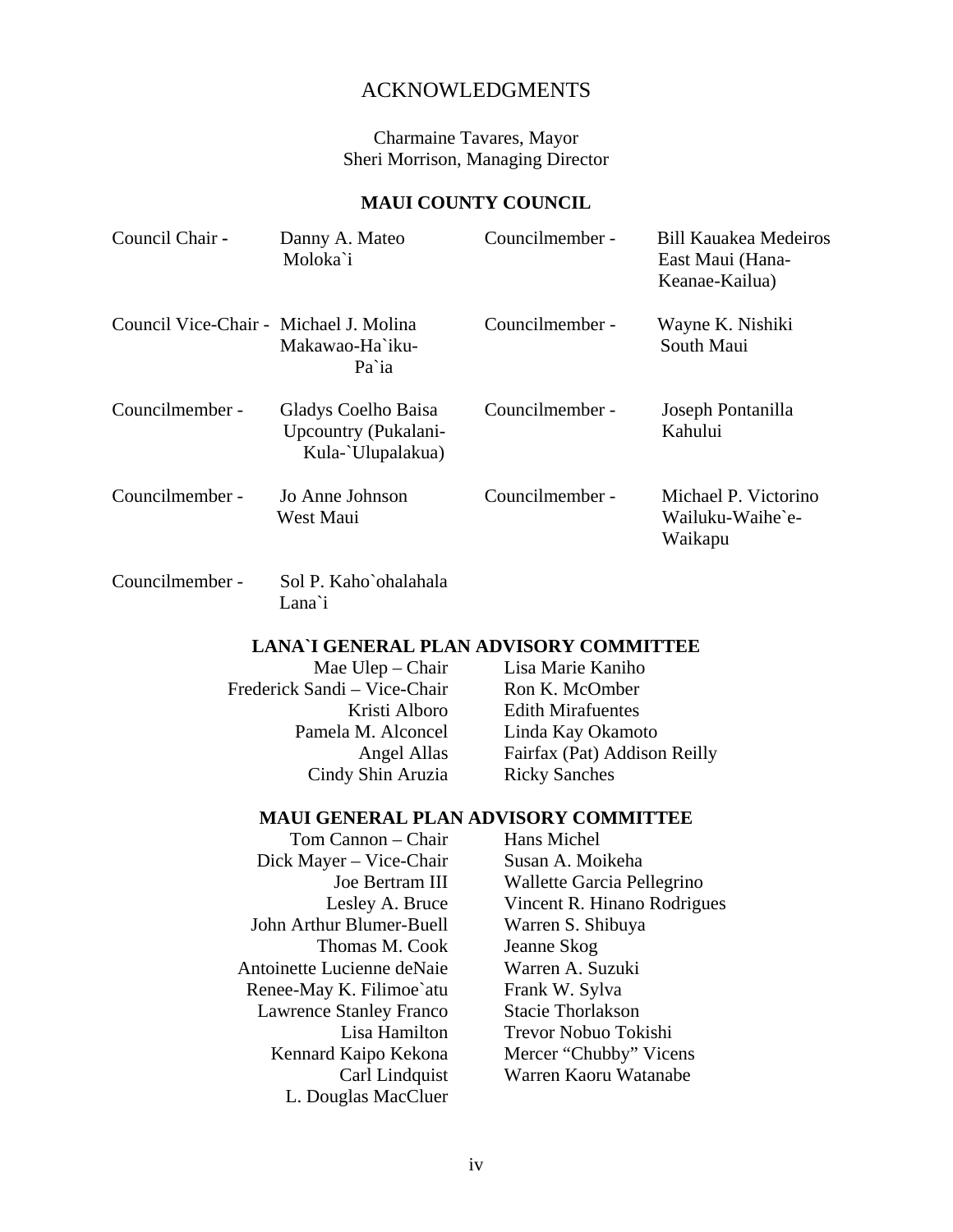#### **MOLOKA`I GENERAL PLAN ADVISORY COMMITTEE**

Daniel R. Bennett – Chair Kathryn Mahealani Davis – Vice-Chair Zessica L. M. Apiki Alton Seichi Arakaki Zhan Dudoit Jimmy Duvauchelle Barbara Jean Haliniak

Ronald S. Kimball Moses Luczon Ruth Ululani Manu Ed Medeiros Glenn I. Teves DeGray Vanderbilt

#### **LANA`I PLANNING COMMISSION**

Reynold (Butch) Gima - Chair Lawrence Endrina – Vice-Chair Alberta de Jetley James Elliott Dwight Gamulo Sally Kaye Matthew James Mano Stanley Ruidas Beverly Zigmond

#### **MAUI PLANNING COMMISSION**

Johanna Amorin - Chair Wayne Hedani – Vice-Chair John Guard IV Kent M. Hiranaga William Iaconetti Joan Pawsat Jonathan Starr Bruce U`u

#### **MOLOKA`I PLANNING COMMISSION**

DeGray Vanderbilt - Chair Steven Chaikin – Vice-Chair Lynn DeCoite Lance "Kip" Dunbar James "Bill" Feeter Joseph Kalipi Linda Kauhane Sherman Napoleon, Jr. Michelle Pescaia

#### **MAUI COUNTY DEPARTMENT OF PLANNING**

Jeffrey S. Hunt, Director Kathleen Ross Aoki, Deputy Director John F. Summers, Planning Program Administrator Joy Paredes, Division Secretary David Michaelson, Planner Supervisor Simone Bosco, Senior Planner Stanley Solamillo, Senior Planner Nancy McPherson, Senior Planner Kathleen Kern, Senior Planner David Yamashita, Senior Planner Julia Staley, Planner Daniel McNulty-Huffman, GIS Supervisor Mark King, GIS Analyst Michael Napier, GIS Analyst Peter Graves, GIS Analyst Jon Gushiken, GIS Technician Connie Tucker, GIS Technician Agnes Nolan, Office Operations Assistant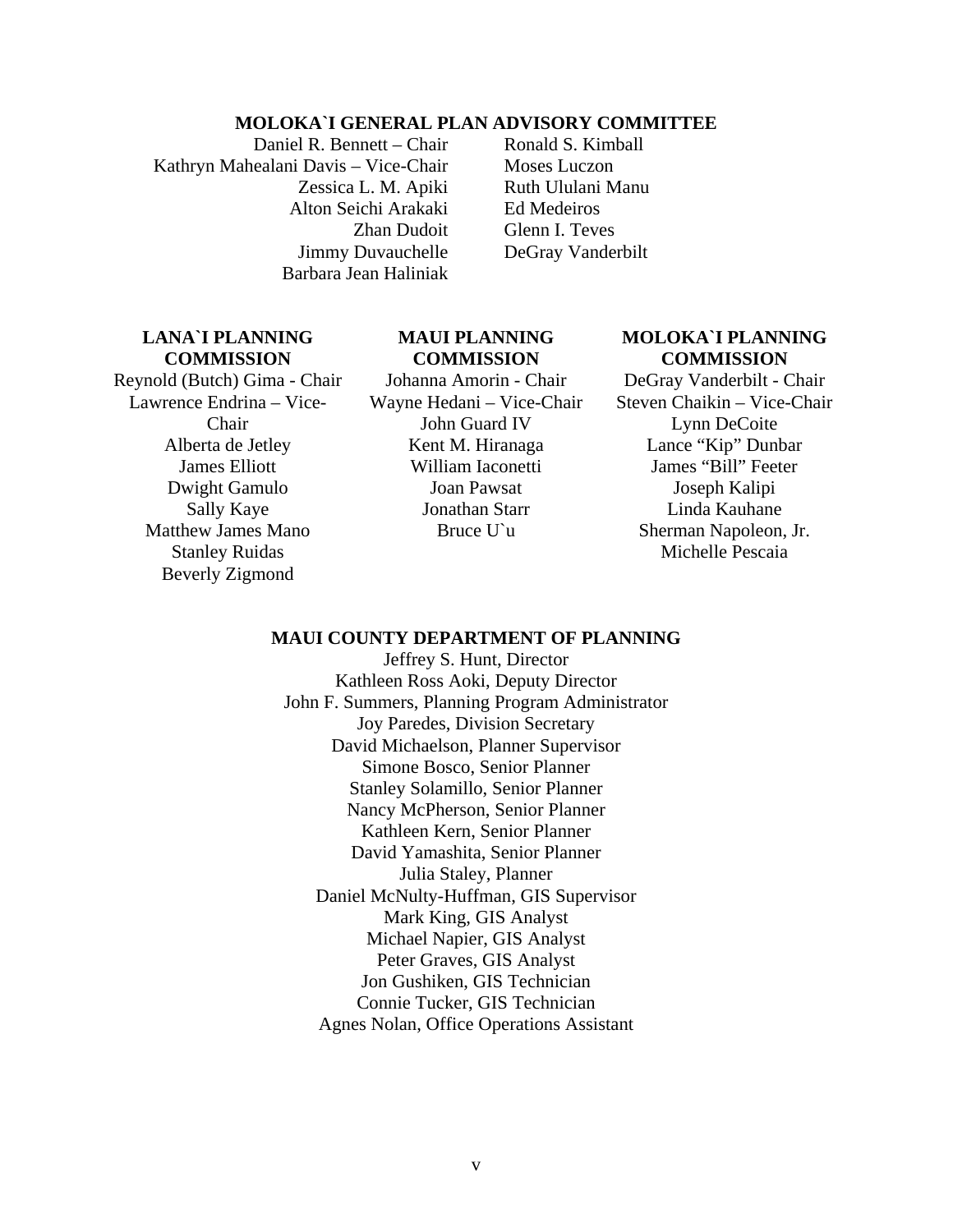| А.        |    |                |    |
|-----------|----|----------------|----|
| <b>B.</b> |    |                |    |
|           | 1. |                |    |
|           | 2. |                |    |
|           |    | a.             |    |
|           |    | b.             |    |
|           |    | $\mathbf{c}$ . |    |
|           |    |                |    |
| C.        |    |                |    |
|           | 1. |                |    |
|           | 2. |                |    |
|           | 3. |                |    |
|           | 4. |                |    |
|           | 5. |                |    |
|           |    |                |    |
| А.        |    |                |    |
|           | 1. |                |    |
|           | 2. |                |    |
|           | 3. |                |    |
|           | 4. |                |    |
|           | 5. |                |    |
|           | 6. |                |    |
|           | 7. |                |    |
|           | 8. |                |    |
| <b>B.</b> |    |                |    |
|           | 1. |                |    |
|           | 2. |                |    |
|           | 3. |                |    |
| C.        |    |                |    |
|           | 1. |                |    |
|           | 2. |                |    |
|           |    | Health         | 24 |
|           | 4. |                |    |
| D.        |    |                |    |
|           | 1. |                |    |
|           | 2. |                |    |
|           | 3. |                |    |
| Ε.        |    |                |    |
|           | 1. |                |    |
|           |    | a.             |    |
|           |    | b.             |    |
|           |    | C <sub>r</sub> |    |
|           | 2. |                |    |
|           |    | a.             |    |
|           |    | b.             |    |
|           |    | c.             |    |

### TABLE OF CONTENTS